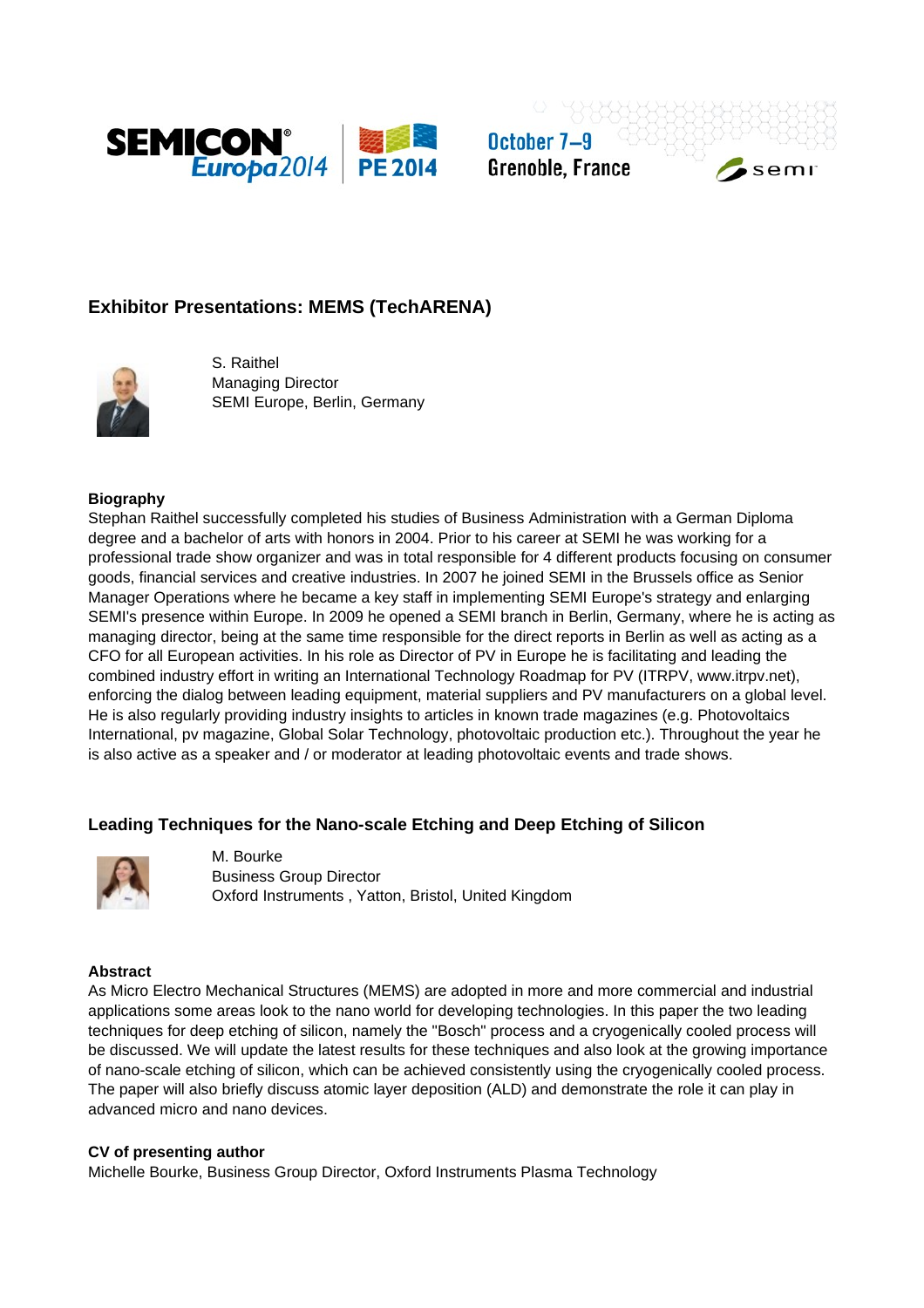Michelle M. Bourke received a B.Sc. degree in Optoelectronics and Laser Engineering from Heriot-Watt University, Edinburgh, Scotland, U.K., in 1993. Subsequently she joined the Defence Evaluation and Research Agency (DERA), where she worked on advanced processing methods for GaAs/AlGaAs optoelectronic devices. Joining Trikon Technologies in 1997 as an etch engineer she developed technologies for <0.25µm processes for advanced silicon technologies and a variety of different compound semiconductor processes.

In 1999 she moved into Product Marketing and after 2 years transferred to Ottawa as North American Product Marketing and Sales Support Manager. Joining STS plc in 2003 as a Product Marketing Engineer, she was promoted to Product Marketing Manager in 2004 and then to Business Development Manager in 2006. In 2010 Michelle joined Oxford Instrument Plasma Technology as a Senior Product Manager, where she is now Business Group Director.

## **Coventor Software Platform: Speed, Accuracy & Automation in MEMS Development**



C. Welham Worldwide Applications Engineering Manager Coventor, Paris, France

#### **Abstract**

MEMS devices are finding their way into new consumer and industrial application areas and products every day, many of which are putting unprecedented requirements for functionality and performance on MEMS developers.

Engineers have then an insatiable appetite for more speed, accuracy and automation in the design process, and those are the three key areas where Coventor is focusing by developing its MEMS Development Platform. The platform integrates a process modeling tool and MEMS design tools that allow accurate and fast MEMS+IC co-design (e.g. in Cadence Virtuoso), system verification in Mathworks/Simulink as well as manufacturing studies that would otherwise require long build and test cycles.

#### **CV of presenting author**

Chris Welham studied at Warwick University in the UK where he gained a BEng in Electronic Engineering in 1992 and a PhD in Engineering in 1996, which was focused on resonant pressure sensors. He then worked for Druck (now GE Druck) developing commercial resonant sensors and interface electronics. He moved to Coventor in 1999 as a Senior Application Engineer for Europe and now manages the Worldwide Application Engineering Group for MEMS CAD Tools from Coventor's Paris Headquarters

## **The Experts Behind the Mask**



M. McCallion Business Development Manager Compugraphics International ltd, Glenrothes, United Kingdom

#### **Abstract**

Compugraphics manufactures 3" to 32" photomasks and possess over 40 years' experience in the Semiconductor, Photonics and MEMS industries. The company is based in: Glenrothes; Scotland, Jena; Germany, Fremont California; USA and Austin Texas; USA.

"The Experts Behind the Mask" is an introduction to Compugraphics which will showcase how the company partner with their clients to understand their requirements and ensure their needs are met. The presentation looks at Compugraphics approach to manufacturing high yield photomasks and provides insight into how the organisation is able to offer customers a high level of support.

Michael McCallion, Compugraphics' Business Development Manager, will be explaining how the photomask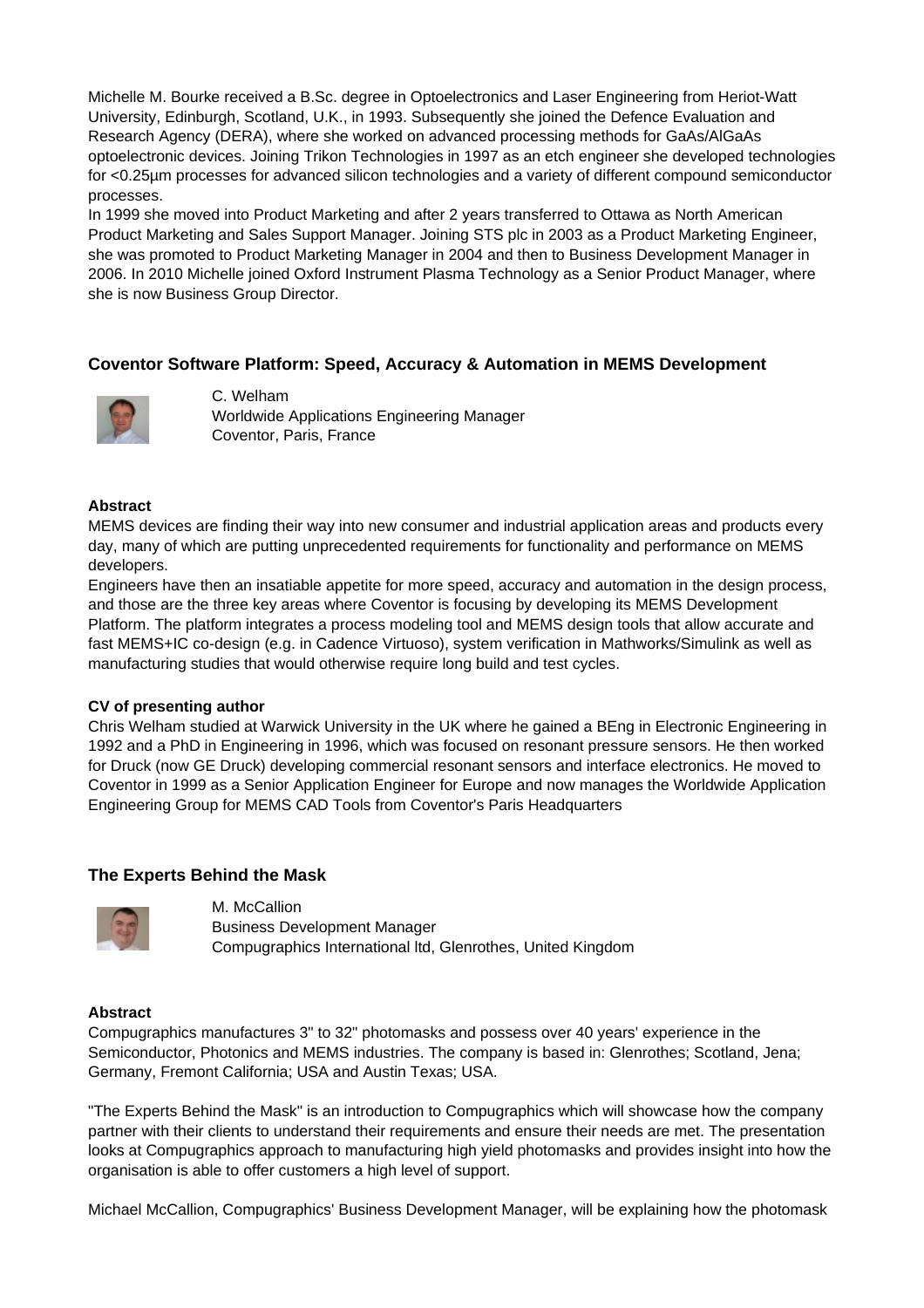manufacturer has evolved from a small business in Glenrothes, Scotland, to the multinational company it is today. Michael will analyse Compugraphics' approach to customer support and define what makes Compugraphics different from the competition.

Compugraphics will be discussing how partnering with their clients has allowed the company to offer advice and help define clients' photomask requirements. The company boasts one of the highest levels of customer support in the photomask manufacturing industry. Their clients regularly rely on their expertise and Compugraphics would like to give insight into how they achieve this.

## **CV of presenting author**

Compugraphics are experts in photomask design and manufacture. The company works closely with hundreds of semiconductor, optoelectronics and MEMS companies, and universities throughout Europe and the USA.

Compugraphics manufactured their first photomask in 1970. The company now has over 40 years' experience and is based in: Glenrothes; Scotland, Jena; Germany, Fremont California; USA and Austin Texas; USA.

Compugraphics takes pride in providing clients with not only photomask solutions but also offering an excellent level of customer support. The company achieve this through partnering with our clients to understand their needs and ensure the best solution is achieved based our extensive expertise.

Compugraphics manufacture photomasks from sizes 3" to 32" and is the supplier of choice for 300mm TSVs. This includes working with company's who need help with their photomask design or helping companies which may not have the best technology get the most out of their tools. Compugraphics work with companies, who are looking to push the boundaries, however may not have the latest technology, to reach their full potential.

## **Multi Sensor Metrology for Control of MEMS Production**



B. Marheineke Head of Sales FRT GmbH, Bergisch Gladbach, Germany

#### **Abstract**

In this paper we present a surface metrology system developed to fulfill the needs of MEMS industry moving from lab to production. With this system wafers, chips, PCB or any other device surfaces can be investigated and paremeters such as TTV, bow or warp can be determined in fully automated routines. In addition high resolution topography, roughness or profiles for the whole surface can be analyzed. Last but not least thin film thickness can be measured. An outstanding innovation is the modular multi-sensor technology. Various optical sensors can be combined for fast and accurate measurements of different features on the same wafer. A complete vision setup is integrated to get the ability to fully automated surface inspection in production environments: utilizing a high resolution, telecentric CCD camera in combination with pattern recognition software enables the system to detect and identify reference marks and to perform Routine, repetitive measurements on predefined dies and measurement areas in full automation. To fulfill frontend needs, the metrology system can be integrated to a fully equipped EFEM with wafer handling robot, pre alignment, OCR, fan Units and FOUP or SMIF ports. Completed are these systems by a professional SECS/GEM integration.Different metrology tasks, like e.g. the fully automated measurement of topography data and film thickness data on MEMS wafers can be performed with more than 25 wafers per hour throughput. Results from fully automated measurements of various Parameters such as total thickness Variation TTV, bow, warp, roughness, film thickness, step height, pitch, profile, contour, edge structures, trenches, topography, geometry, coplanarity, critical dimensions and angles will be presented. In addition new challenges like TSV measurement, nano metrology and multi-layer thickness measurement are covered.